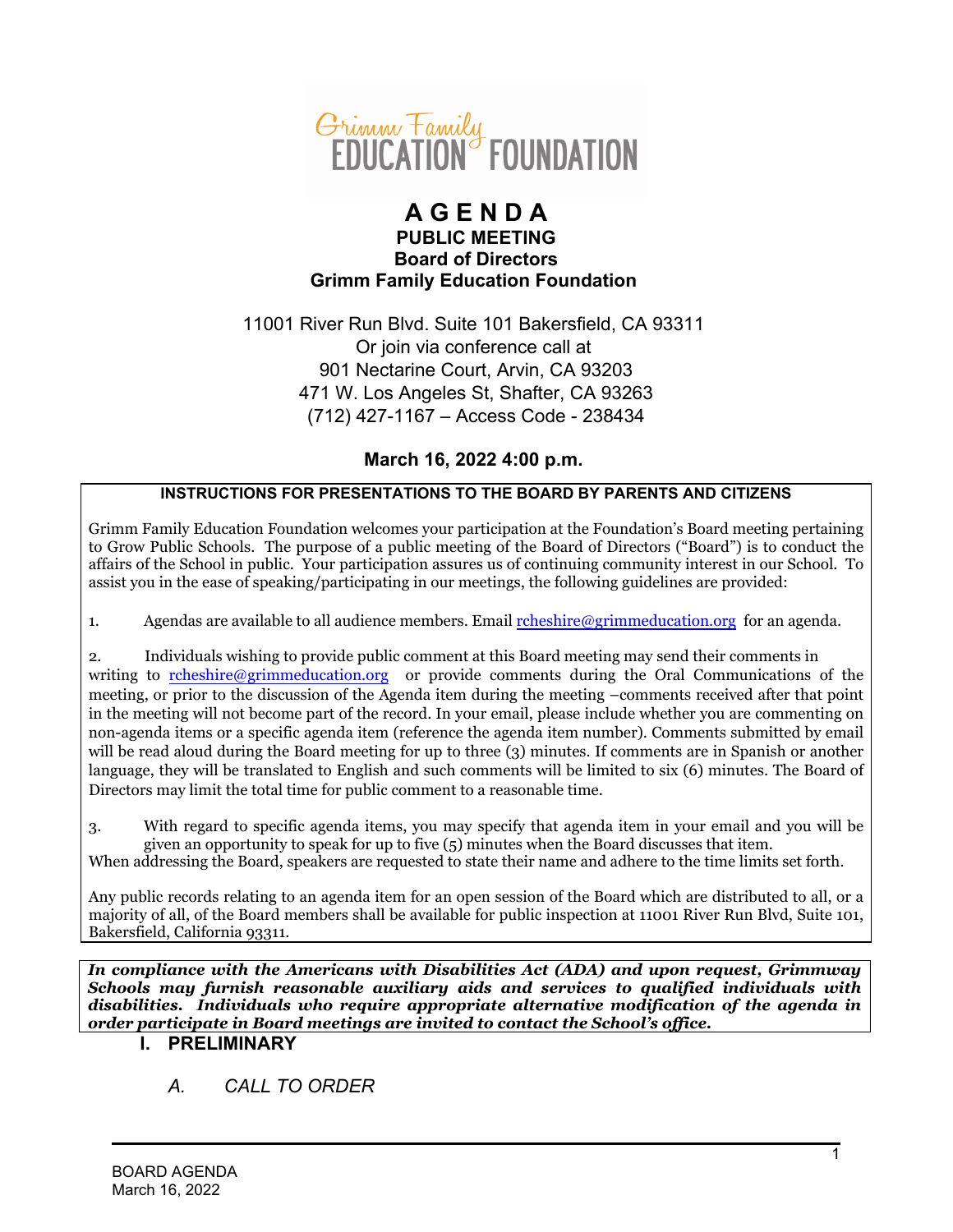Meeting was called to order by the Board President at

*B. ROLL CALL* Present Absent Barbara Grimm Marshall **\_\_\_\_\_\_ \_\_\_\_\_\_** Sean McNally **\_\_\_\_\_\_ \_\_\_\_\_\_** Barry Goldner **\_\_\_\_\_\_ \_\_\_\_\_\_** Catie Grimm Gardiner **\_\_\_\_\_\_ \_\_\_\_\_\_** Jim Camp \_\_\_\_\_\_\_ \_\_\_\_\_\_\_

*C. FLAG SALUTE*

 $\overline{a}$ 

*D. APPROVAL OF AB 361 BOARD FINDING - MUST BE READ AND VOTED AT* 

 *EACH TELECONFERENCE BOARD MEETING OR EVERY 30 DAYS*

The Board has reconsidered the circumstances of the State of the Emergency; and the State of Emergency continues to directly impact the ability of members to meet safely in person and state and local officials continue to impose or recommend measures to promote social distancing.

Motion: \_\_\_\_\_\_\_\_\_\_ Second: \_\_\_\_\_\_\_\_

# *II. Approval of Minutes of Prior Meeting*

A motion to approve the meeting minutes of the December 9, 2021 Directors meeting

Motion: Second:

## **III. COMMUNICATIONS**

- A. *ORAL COMMUNICATIONS:* Non-agenda items: no individual presentation shall be for more than three (3) minutes and the total time for this purpose shall not exceed fifteen (15) minutes. Ordinarily, Board members will not respond to presentations and no action can be taken. However, the Board may give direction to staff following a presentation.
- B. GFEF Conflict of Interest Policy & Appendix/Submission of Form 700
- C. Appointment/Reappointment of Board Member to Grow Public Schools Board of Directors

## **IV. ACTION ITEMS**